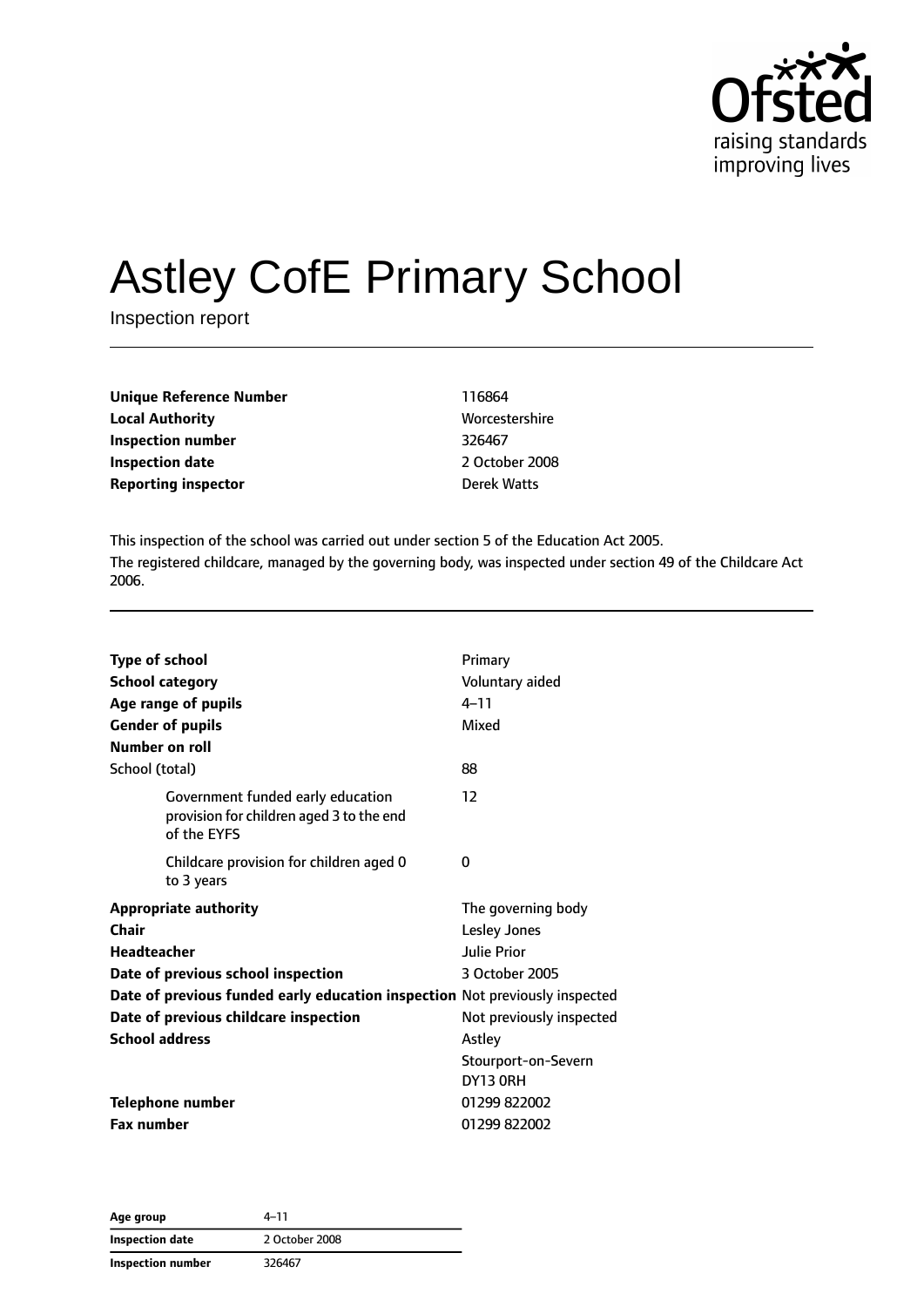.

<sup>©</sup> Crown copyright 2008

Website: www.ofsted.gov.uk

This document may be reproduced in whole or in part for non-commercial educational purposes, provided that the information quoted is reproduced without adaptation and the source and date of publication are stated.

Further copies of this report are obtainable from the school. Under the Education Act 2005, the school must provide a copy of this report free of charge to certain categories of people. A charge not exceeding the full cost of reproduction may be made for any other copies supplied.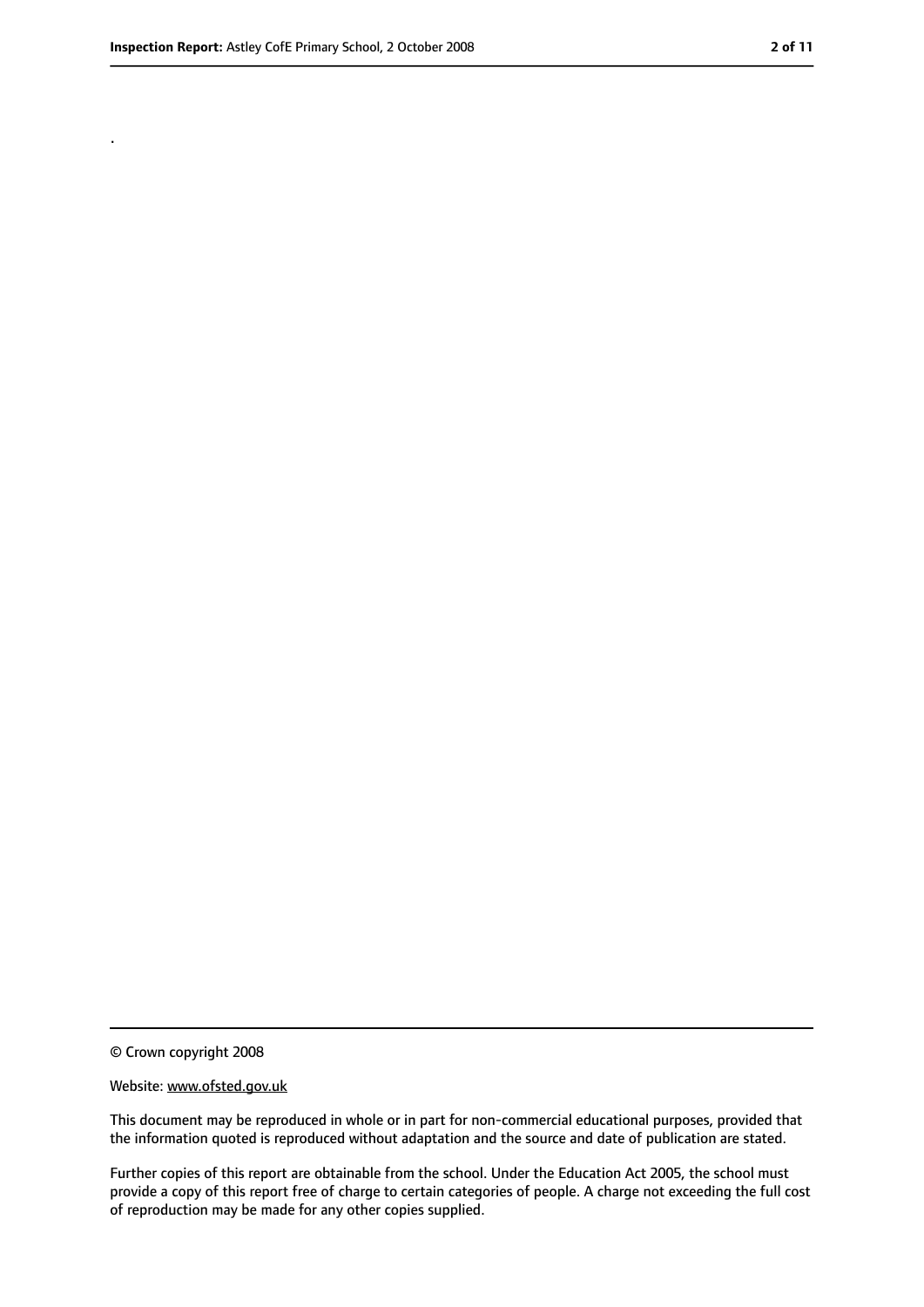# **Introduction**

The inspection was carried out by two Additional Inspectors.

#### **Description of the school**

The vast majority of pupils in this small primary school come from a White British background. The proportion of pupils with learning difficulties and/or disabilities is just below average. These pupils' needs include speech, language and communication difficulties, specific learning difficulties and behavioural, emotional and social difficulties. Very few pupils are eligible for free school meals. There is Early Years Foundation Stage (EYFS) provision for children in Reception. Since the last inspection, there have been considerable staff changes. The headteacher was appointed in September 2006 and the assistant headteacher in January 2008.

#### **Key for inspection grades**

| Grade 1 | Outstanding  |
|---------|--------------|
| Grade 2 | Good         |
| Grade 3 | Satisfactory |
| Grade 4 | Inadequate   |
|         |              |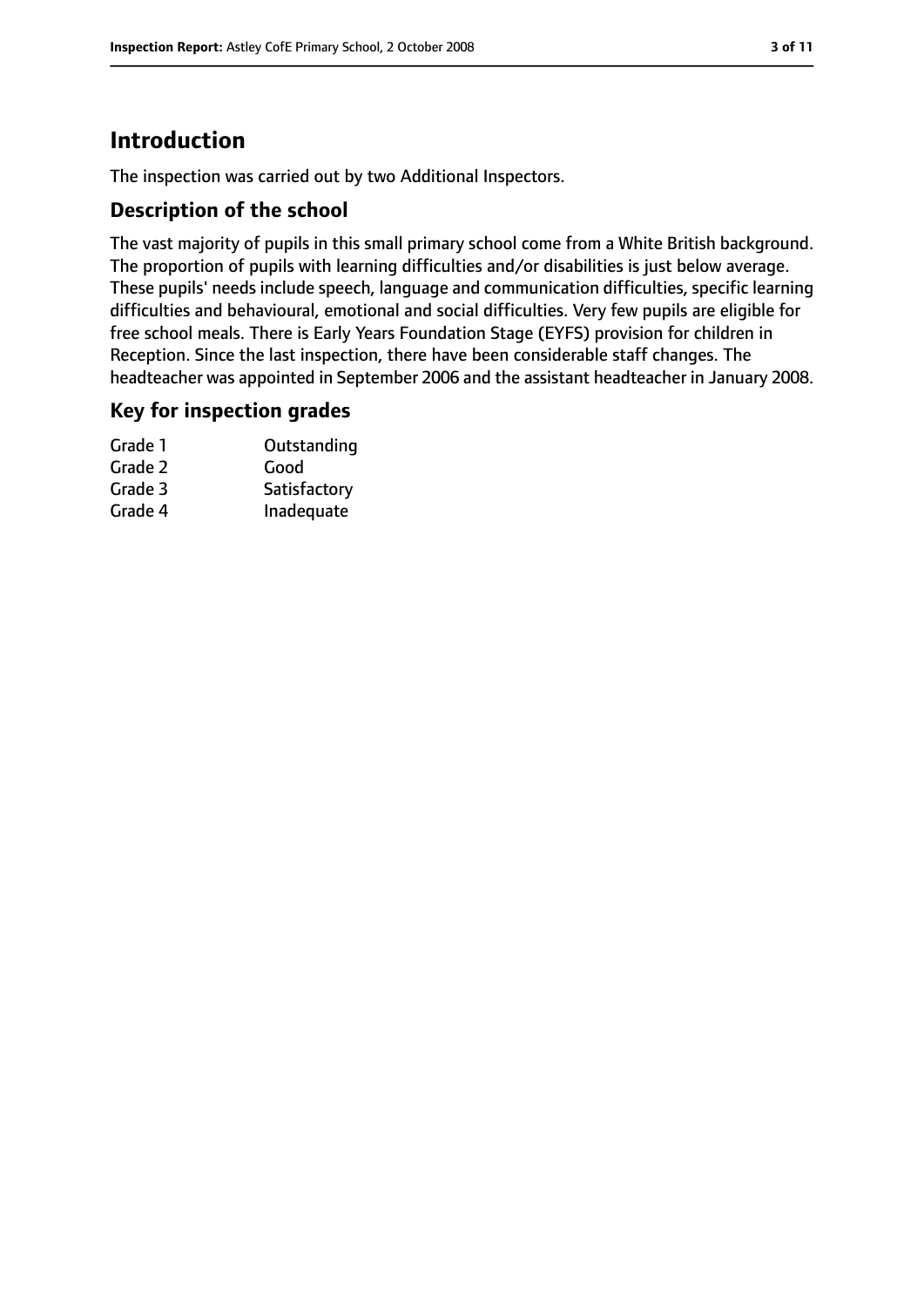# **Overall effectiveness of the school**

#### **Grade: 3**

The overall effectiveness of Astley C of E Primary is satisfactory. There are good aspects to its work. Effective pastoral care and support and a positive school atmosphere lead to good personal development and well-being for pupils. Throughout the school, pupils' achievement is satisfactory.

Pupils thoroughly enjoy school and this is reflected in their keen participation in activities. Attendance levels are consistently above average. Pupils' behaviour is good in lessons and around the school. They adopt healthy lifestyles well and know how to keep themselves safe. Pupils thrive on the additional responsibilities given. They make good contributions to the school and to the wider community.

Pupils make satisfactory progress from their starting points in Reception, which are generally at the level expected for their age. By the end of Year 6, standards are broadly average in English, mathematics and science. Pupils do not, however, have sufficient opportunities to apply and develop numeracy skills in subjects other than mathematics in order to become more competent in their use. The quality of teaching is satisfactory. Across the school, teachers establish good relationships with their pupils and manage them well. Teachers make the purpose of lessons clear. They are using assessment better now than at the last inspection to plan teaching. There are examples of good teaching in Years 5 and 6. When teaching is good, pupils are challenged well, tasks are varied and learning maintains a brisk pace. However, this good practice is not consistent across the school. Work is not always sufficiently challenging and well matched to pupils' individual needs. Reception children are not always given sufficient scope to learn independently and through exploration. The marking of pupils' work is positive and constructive. The satisfactory curriculum is enriched by a good range of additional activities, such as residential trips and clubs.

Most parents are pleased with the care and education provided for their children. They like the recent improvements to the accommodation. Open days and regular information about the curriculum make a positive contribution in helping parents to support their children's learning. However, a significant minority of parents have concerns about communication, staff changes and how well the school meets the needs of the more able pupils. Parents do not feel that the school takes sufficient account of their concerns. The teaching force is more settled now and the school is keen to establish a productive partnership with all its parents. Senior staff and governors recognise the need to build a stronger partnership with some of its parents and there are clear plans to address this.

Leadership and management successfully promote good pastoral care. The impact of leadership and management on pupils' achievement and on teaching, the curriculum and academic guidance is satisfactory. The school has a sound view of its performance. Clear systems have been introduced to monitor and track each pupil's attainment and progress, and academic guidance is satisfactory. Subject leaders are new and satisfactorily developing their skills in monitoring and evaluation. The headteacher and staff are not complacent and are focused on raising achievement and standards. There is a clear commitment to improving the school among the team of staff.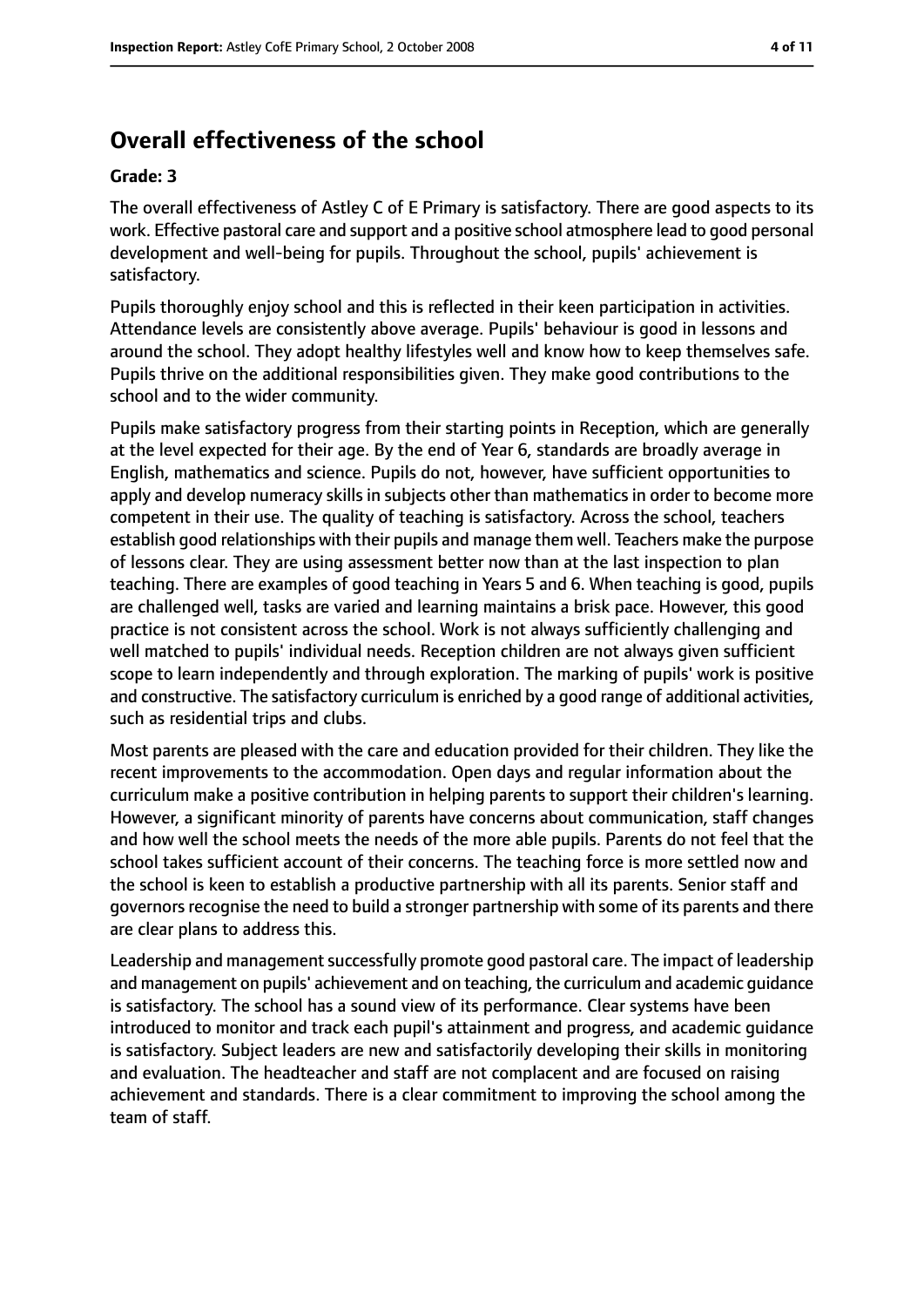# **Effectiveness of the Early Years Foundation Stage**

#### **Grade: 3**

Children's attainment on entry to Reception can vary but most year groups enter with knowledge and skills expected for their age. They settle quickly into routines and enjoy their learning. They make good progress in personal and social skills because of good attention to their welfare and the positive relationships between adults and children. Leadership and management of the EYFS are satisfactory. The school is using external support appropriately to develop the provision. Teaching is satisfactory and an interesting range of activities is planned to cover the areas of learning. However, at times the activities are too tightly directed by the teacher and children do not have sufficient scope to explore and work independently. Furthermore, activities and tasks are not always well tailored to children's needs and so they are not suitably challenged. The outdoor learning areas have been improved with appropriate activities provided. By the end of Reception, standards are broadly in line with those expected.

## **What the school should do to improve further**

- Ensure that all lessons are suitably challenging with work matched to individual needs, and that learning maintains a brisk pace.
- Increase opportunities for pupils to apply and develop numeracy skills in other subjects.
- Develop the opportunities for children to explore and learn independently in the Reception Year.
- Take positive steps to build a stronger partnership with some parents and tackle their concerns. A small proportion of the schools whose overall effectiveness is judged satisfactory but which have areas of underperformance will receive a monitoring visit by an Ofsted inspector before their next section 5 inspection.

# **Achievement and standards**

#### **Grade: 3**

Pupils' achievement is satisfactory. Standards by the end of Year 2 fluctuate because of small numbers in the year groups and variations in the proportion of pupils who need support with their learning. Standards in 2007 were above average in reading, writing and mathematics but these dipped to below average in 2008. During the last three years, standards by the end of Year 6 have been broadly average in English, mathematics and science. The school is taking positive steps to raise achievement and standards in these core subjects. Pupils who need extra help, particularly with literacy and numeracy, receive appropriate support and make satisfactory progress.

# **Personal development and well-being**

#### **Grade: 2**

Pupils are enthusiastic about school and have positive attitudes to learning. Their spiritual, moral, social and cultural development is good. Pupils develop a good understanding of traditional British and non-Western cultures. During 'Africa Week', for example, they gain a good knowledge and understanding of African music, traditions and lifestyle. Pupils adopt healthy lifestyles and are well aware of the importance of healthy diets and taking regular exercise. Those on the school council take their responsibilities seriously and have contributed well to the development of the outdoor grounds and new play facilities. Pupils make a strong contribution to the wider community by raising funds for charities. They are adequately prepared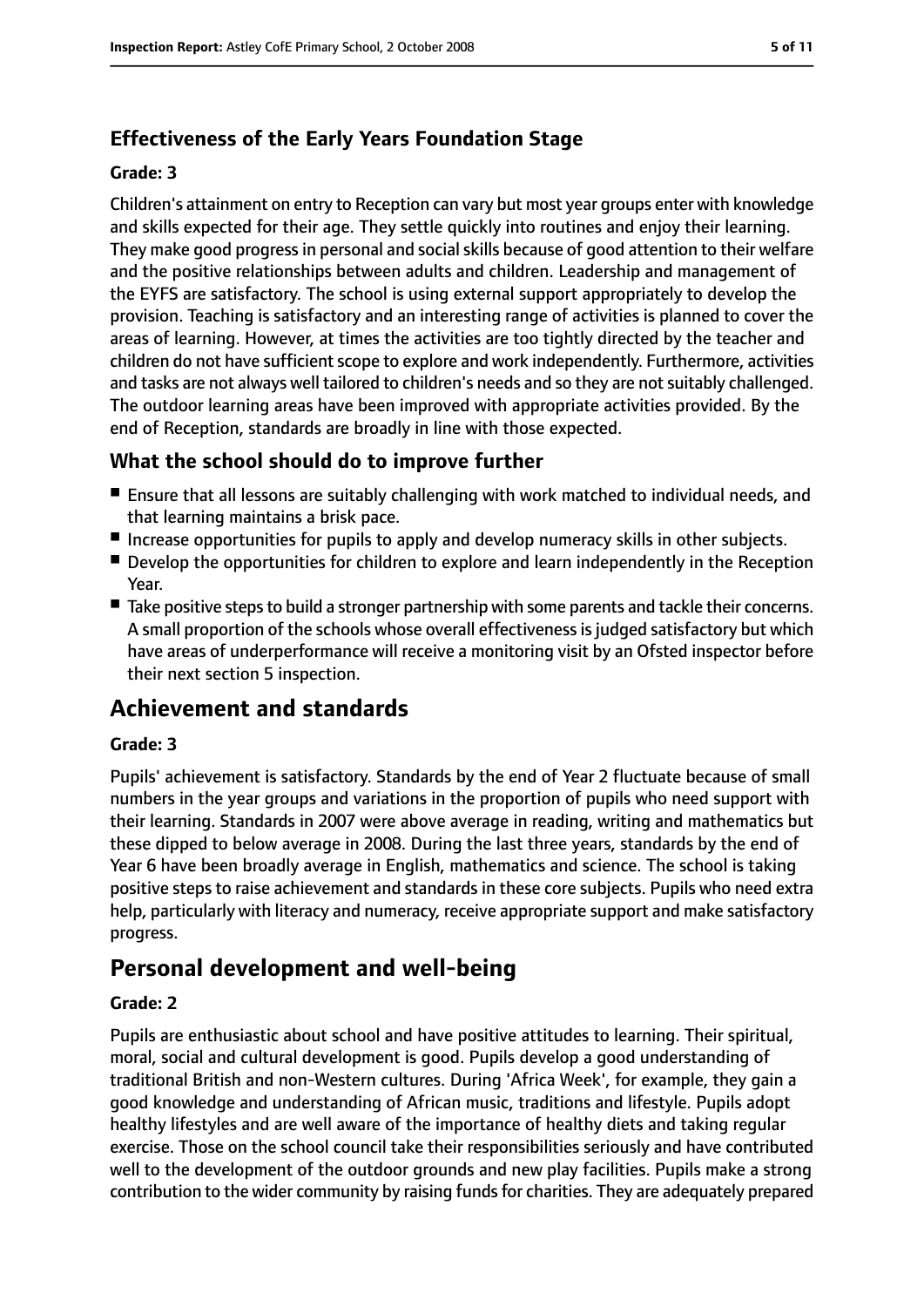for the next stage of their education. By the time they leave the school, they have well-developed personal and social skills, and possess sound literacy and numeracy skills.

# **Quality of provision**

# **Teaching and learning**

#### **Grade: 3**

Teaching is satisfactory as shown by its satisfactory impact on pupils' progress. Teachers establish good relationships with their pupils. Pupils know what they are expected to learn because the purpose of the lesson is shared with them at the start. They are attentive and respond well to their teachers' clear instructions and explanations. Effective questioning by teachers in some classes challenges the pupils and checks their understanding. Teachers' use of assessment to guide teaching and learning is improving. When assessment information is used effectively, tasks are well matched to pupils' needs. As a result, in these lessons, pupils are challenged well and they make good gains in their learning. This is not happening in all classes. For example, an over-reliance on worksheets hinders pupils' ability to plan and organise their own work. These worksheet tasks are not always challenging enough, particularly for the more able. As a result, the rate of learning and pace of the lesson decline. Pupils' work is marked well. Praise is given for good work and there are constructive comments to help pupils improve.

#### **Curriculum and other activities**

#### **Grade: 3**

The curriculum enables pupils to make satisfactory progress and contributes well to their personal development. The school is developing interesting links between subjects, which add meaning and relevance to pupils' learning. Opportunities for pupils to apply and develop writing skills in other subjects are being extended. However, pupils do not have sufficient opportunities to apply and develop numeracy skills in other areas of the curriculum and this is a factor preventing standards from being higher in mathematics. A good range of additional activities is offered. African, French and science days contribute well to pupils' enjoyment, learning and to their cultural development. Successful residential visits to the Malvern Hills and Wales provide an exciting variety of outdoor activities which contribute well to pupils' social and team working skills. Health and safety education is promoted effectively throughout the curriculum. The attractive and spacious grounds and the much improved accommodation are used to provide an interesting range of facilities to enrich pupils' learning. An outdoor theatre, bird hide and climbing and balancing equipment are good examples.

## **Care, guidance and support**

#### **Grade: 3**

The school's pastoral care system is strong and the headteacher and staff have successfully created a positive school climate which underpins pupils' good personal development. Procedures to ensure that pupils are protected, safe and secure at school are good. The school's partnership with parents is satisfactory. There are clear procedures to monitor and promote good attendance. Effective systems to assess and track pupils' attainment have been introduced. Most pupils have clear individual learning targets to guide their progress in literacy and numeracy but the use of these is not consistent in all classes.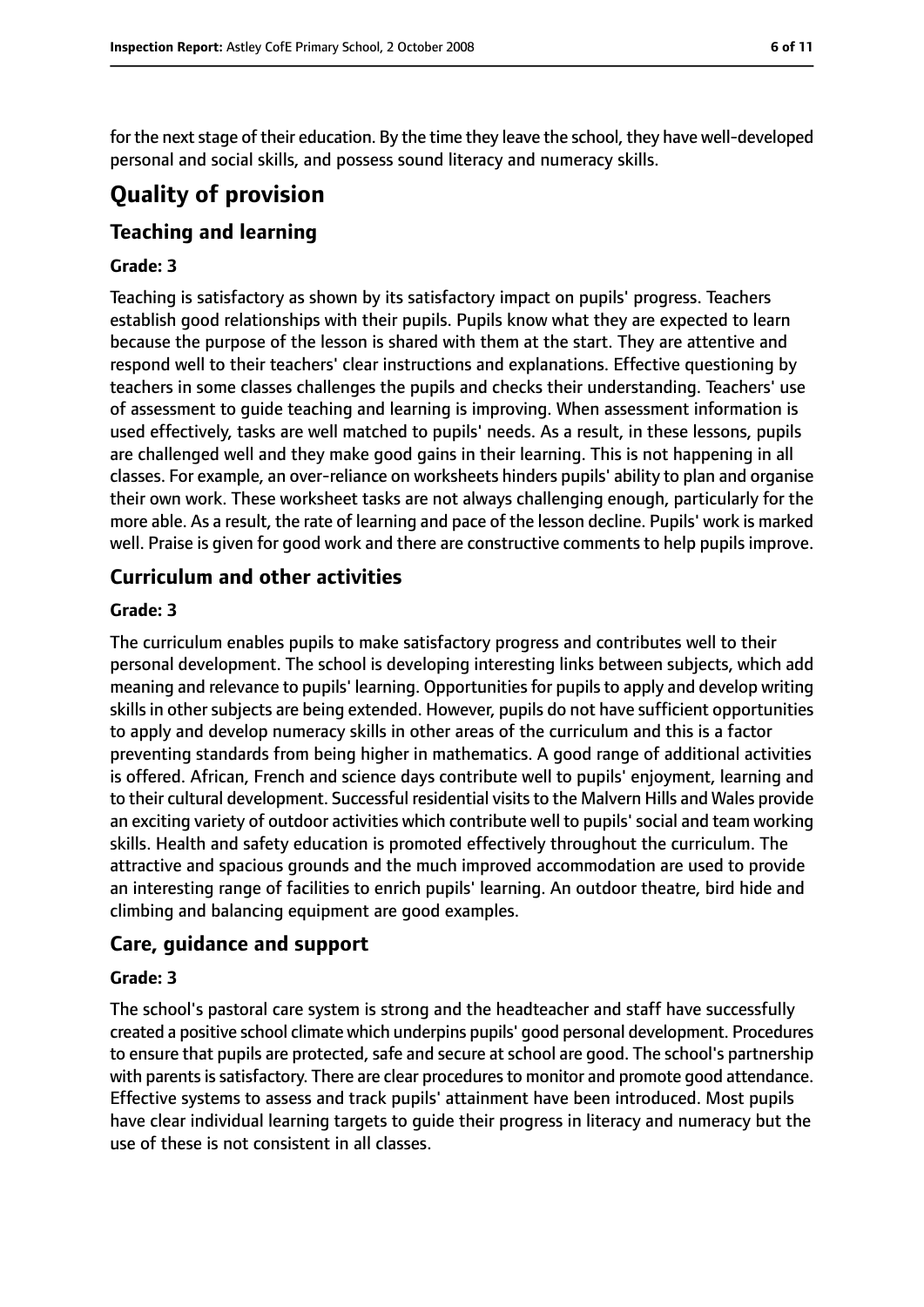## **Leadership and management**

#### **Grade: 3**

Leadership and management are satisfactory overall, with strengthsin the attention to promoting personal development and well-being. The contribution of leadership and management to pupils' achievement and standards is satisfactory. Self-evaluation is satisfactory. The school has a sound understanding of what it does well and what is needed to bring about improvements. Improved assessment systems enable all staff to see how well individual pupils are doing. The headteacher and staff are aware that there is work to do before the impact of provision, particularly teaching, on pupils' achievement is consistently good.

The school satisfactorily promotes community cohesion, as demonstrated by the positive atmosphere that pervades the school. There are good links with the church. A successful Harvest Festival was held in the local church during the inspection. Parents summed up the event well: 'fantastic service!', 'it's great, everyone was involved' and 'the children were wonderful; they read and sang beautifully'. However, the school also recognises that more needs to be done to ensure that all parents are happy with the quality of communication and, in particular, for all parents to feel that the school listens to their concerns.

Governors are supportive. The governing body has acquired members with useful expertise such as in information and communication technology (ICT). Governors are beginning to challenge the school about pupils' achievement and are keen to build a stronger partnership with some of the parents.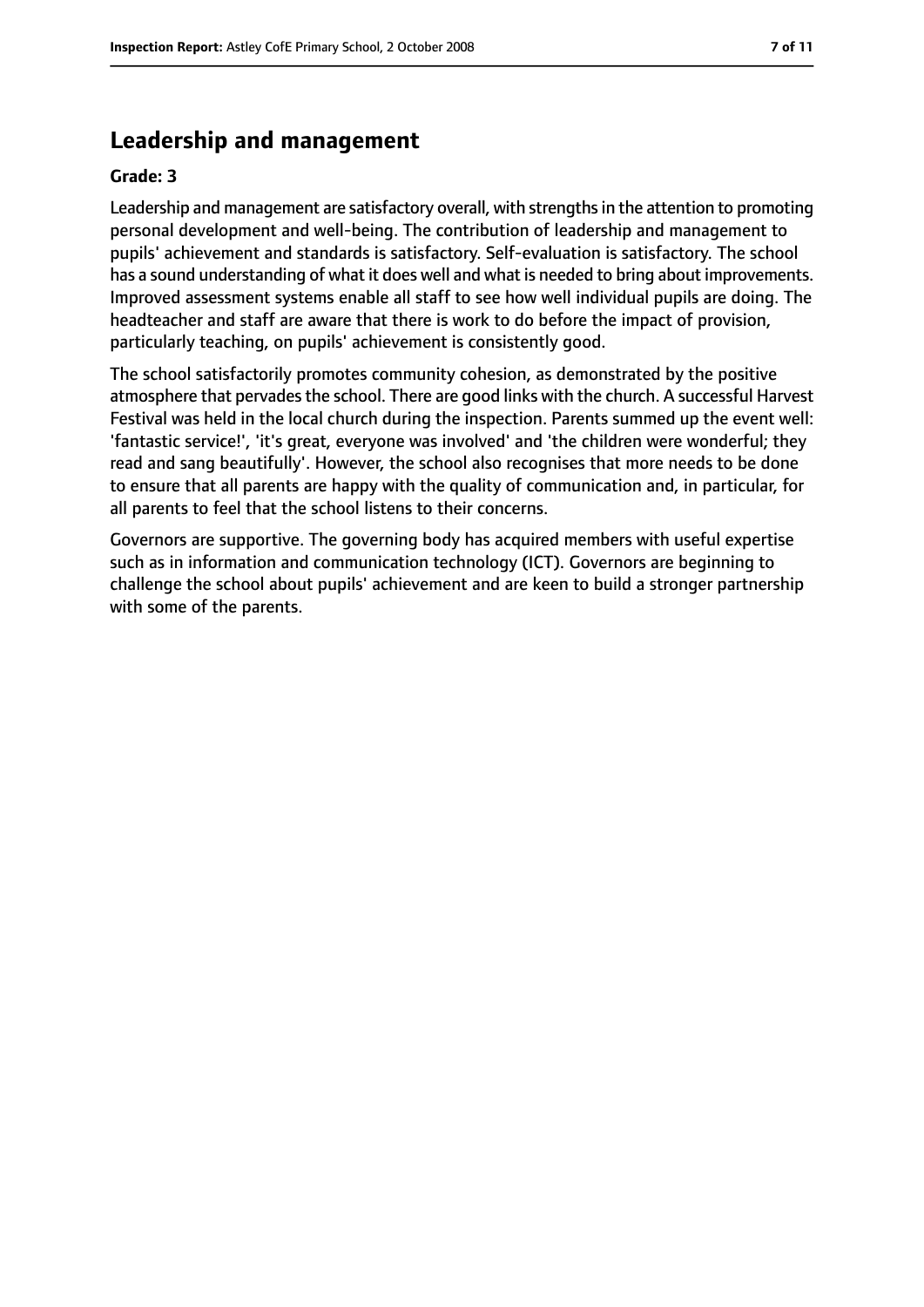**Any complaints about the inspection or the report should be made following the procedures set out in the guidance 'Complaints about school inspection', which is available from Ofsted's website: www.ofsted.gov.uk.**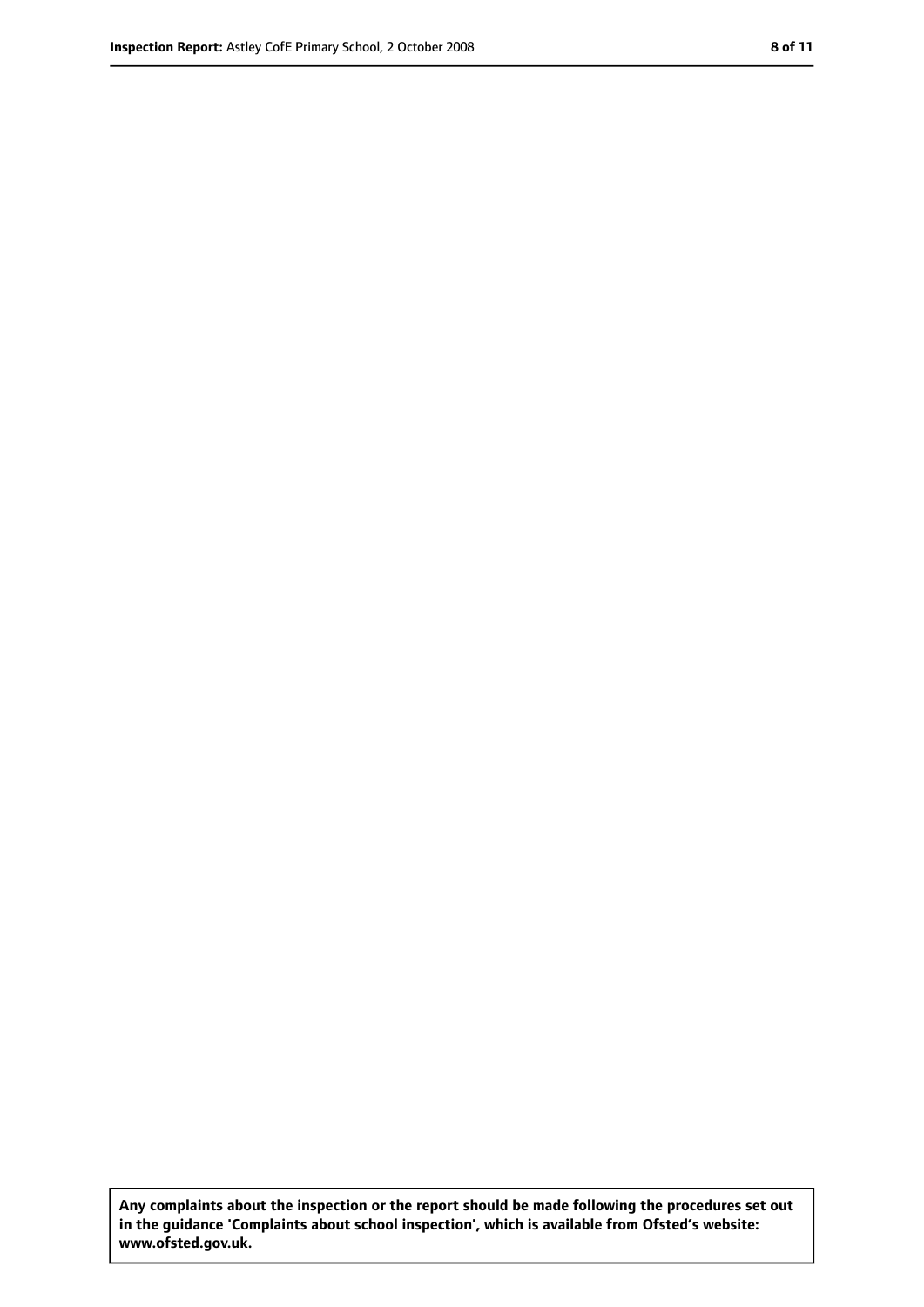# **Inspection judgements**

| $^{\backprime}$ Key to judgements: grade 1 is outstanding, grade 2 good, grade 3 satisfactory, and | School  |
|----------------------------------------------------------------------------------------------------|---------|
| arade 4 inadequate                                                                                 | Overall |

#### **Overall effectiveness**

| How effective, efficient and inclusive is the provision of<br>education, integrated care and any extended services in meeting the<br>needs of learners? |     |
|---------------------------------------------------------------------------------------------------------------------------------------------------------|-----|
| Effective steps have been taken to promote improvement since the last<br>inspection                                                                     | Yes |
| How well does the school work in partnership with others to promote learners'<br>well being?                                                            | 3   |
| The capacity to make any necessary improvements                                                                                                         |     |

# **Effectiveness of the Early Years Foundation Stage**

| How effective is the provision in meeting the needs of children in the<br>EYFS?                |  |
|------------------------------------------------------------------------------------------------|--|
| How well do children in the EYFS achieve?                                                      |  |
| How good are the overall personal development and well-being of the children<br>I in the EYFS? |  |
| How effectively are children in the EYFS helped to learn and develop?                          |  |
| How effectively is the welfare of children in the EYFS promoted?                               |  |
| How effectively is provision in the EYFS led and managed?                                      |  |

#### **Achievement and standards**

| How well do learners achieve?                                                  |  |
|--------------------------------------------------------------------------------|--|
| $\vert$ The standards <sup>1</sup> reached by learners                         |  |
| How well learners make progress, taking account of any significant variations  |  |
| between groups of learners                                                     |  |
| How well learners with learning difficulties and/or disabilities make progress |  |

#### **Annex A**

<sup>&</sup>lt;sup>1</sup>Grade 1 - Exceptionally and consistently high; Grade 2 - Generally above average with none significantly below average; Grade 3 - Broadly average to below average; Grade 4 - Exceptionally low.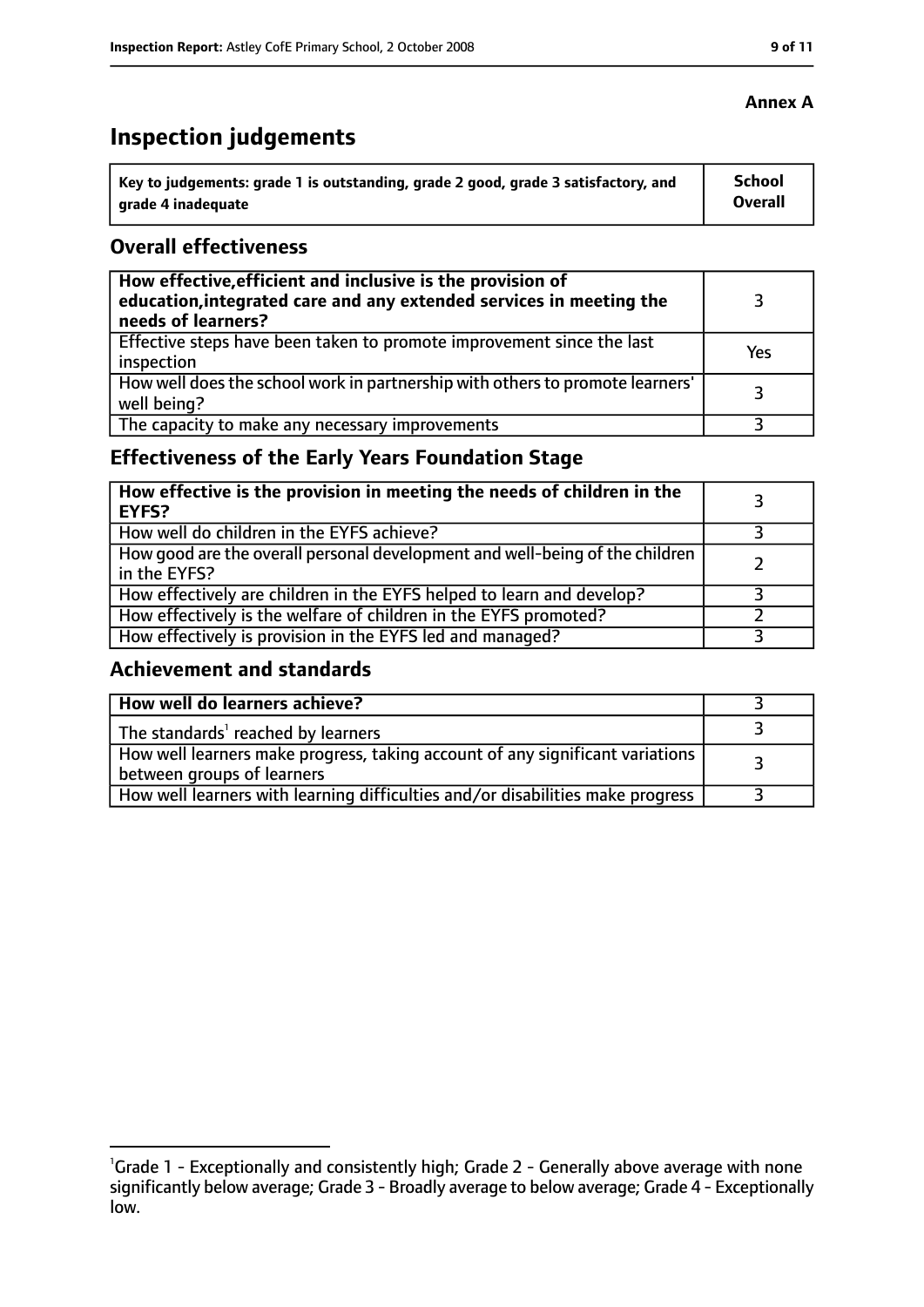# **Personal development and well-being**

| How good are the overall personal development and well-being of the<br>learners?                                 |  |
|------------------------------------------------------------------------------------------------------------------|--|
| The extent of learners' spiritual, moral, social and cultural development                                        |  |
| The extent to which learners adopt healthy lifestyles                                                            |  |
| The extent to which learners adopt safe practices                                                                |  |
| The extent to which learners enjoy their education                                                               |  |
| The attendance of learners                                                                                       |  |
| The behaviour of learners                                                                                        |  |
| The extent to which learners make a positive contribution to the community                                       |  |
| How well learners develop workplace and other skills that will contribute to<br>their future economic well-being |  |

# **The quality of provision**

| How effective are teaching and learning in meeting the full range of<br>learners' needs?                |  |
|---------------------------------------------------------------------------------------------------------|--|
| How well do the curriculum and other activities meet the range of needs and<br>  interests of learners? |  |
| How well are learners cared for, quided and supported?                                                  |  |

# **Leadership and management**

| How effective are leadership and management in raising achievement<br>and supporting all learners?                                              |     |
|-------------------------------------------------------------------------------------------------------------------------------------------------|-----|
| How effectively leaders and managers at all levels set clear direction leading<br>to improvement and promote high quality of care and education |     |
| How effectively leaders and managers use challenging targets to raise standards                                                                 |     |
| The effectiveness of the school's self-evaluation                                                                                               | 3   |
| How well equality of opportunity is promoted and discrimination eliminated                                                                      | 3   |
| How well does the school contribute to community cohesion?                                                                                      | 3   |
| How effectively and efficiently resources, including staff, are deployed to<br>achieve value for money                                          | 3   |
| The extent to which governors and other supervisory boards discharge their<br>responsibilities                                                  |     |
| Do procedures for safequarding learners meet current government<br>requirements?                                                                | Yes |
| Does this school require special measures?                                                                                                      | No  |
| Does this school require a notice to improve?                                                                                                   | No  |